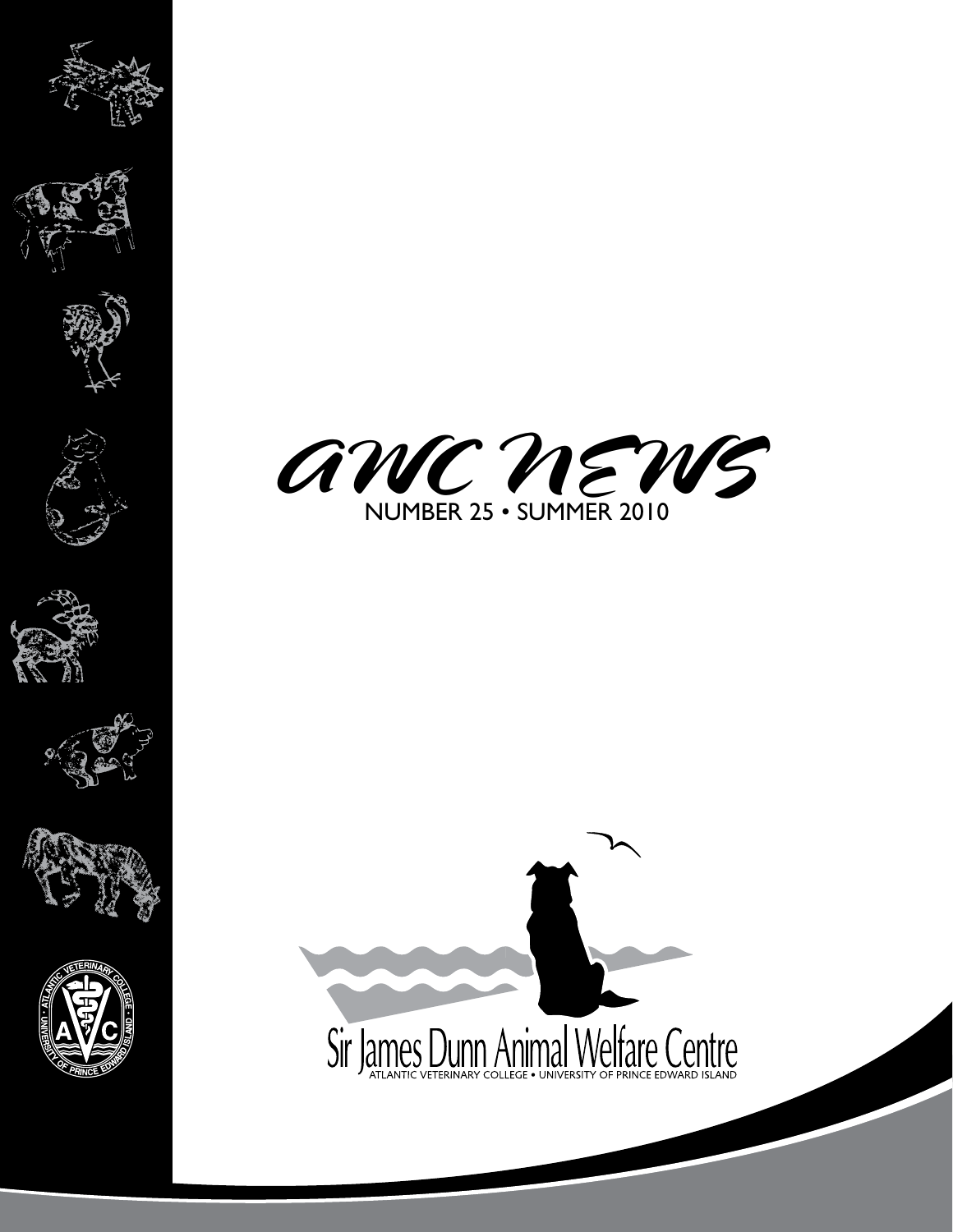# **From the Coordinator's Desk**



**Welcome to the Summer 2010** *AWC News*, the newsletter of the<br>Sir James Dunn Animal Welfare Centre (SJDAWC) at the Atlant<br>Veterinary College, University of Prince Edward Island. In this is Sir James Dunn Animal Welfare Centre (SJDAWC) at the Atlantic Veterinary College, University of Prince Edward Island. In this issue, you will find descriptions of projects funded through the SJDAWC in 2010. One project that received renewed funding provides care for injured or ill wildlife. Early this summer, I was extremely privileged to release a beautiful snowy owl cared for through this project. Please see more photos on page 4.

You will find information on our upcoming sixth annual "Animal Welfare: In Practice" conference, September 17-18, 2010, on page 6. The focus this year is exotic pets—small mammals, birds, reptiles, and amphibians. The welfare of these animals is frequently compromised in captivity, often through unintentional owner neglect because of lacking or wrong information. Pain management and behaviour issues in these animals will be addressed by the conference speakers, as well as issues of environmental enrichment and husbandry to assist veterinarians in advising owners. Members of the public are welcome to attend the Friday night talk.

Niamh Caffrey, Jackie Ellis, and Cyril Roy, three PhD students working with Dr. Michael Cockram, have begun their research on *Transportation of animals for slaughter in Canada: current practice, welfare issues and regulatory control*, *Environmental enrichment in shelter cats*, and *Welfare issues associated with the transport and slaughter of horses,* respectively. Excellent cooperation has been received from several organizations to facilitate this research. A visiting student from Greece, Vicky Protopapadaki, studying for an MSc in Applied Animal Behaviour and Animal Welfare at the University of Edinburgh, is also working on the shelter cat project.

In July 2008, the Canadian Veterinary Medical Association (CVMA) was asked by the Canadian Food Inspection Agency (CFIA) to form a third party independent Expert Panel to review the CFIA's regulation of horse handling and slaughter in Canada. Dr. Cockram chaired this expert group on behalf of CVMA. The CVMA submitted its final report of findings and recommendations to the CFIA in April 2010.

In February, Dr. Cockram gave the keynote presentation "Animal welfare and wildlife" at the "Animal Welfare in Wildlife Management, Research, and Harvest, National Workshop for Wildlife Health Professionals," organized by the Canadian Cooperative Wildlife Health Centre and held at Carleton University, Ottawa. Dr. Cockram will present a poster

"Welfare implications of methods used to kill wildlife" at the August 2010 annual meeting of the International Society of Applied Ethology in Uppsala, Sweden.

Please visit our website at upei.ca/awc for more information about the Centre.

#### **Please note:**

Our newsletter is available on-line. Please let us know at animalwelfare@upei.ca if you wish to discontinue receiving a paper copy, and instead receive electronic notification when new issues are published.



University of Prince Edward Island 550 University Avenue, Charlottetown, PE C1A 4P3 Tel: (902) 628-4360 • Fax: (902) 566-0958 • E-mail: animalwelfare@upei.ca **upei.ca/awc**

Production & Design: UPEI Integrated Communications



**Michael Cockram**

An Cook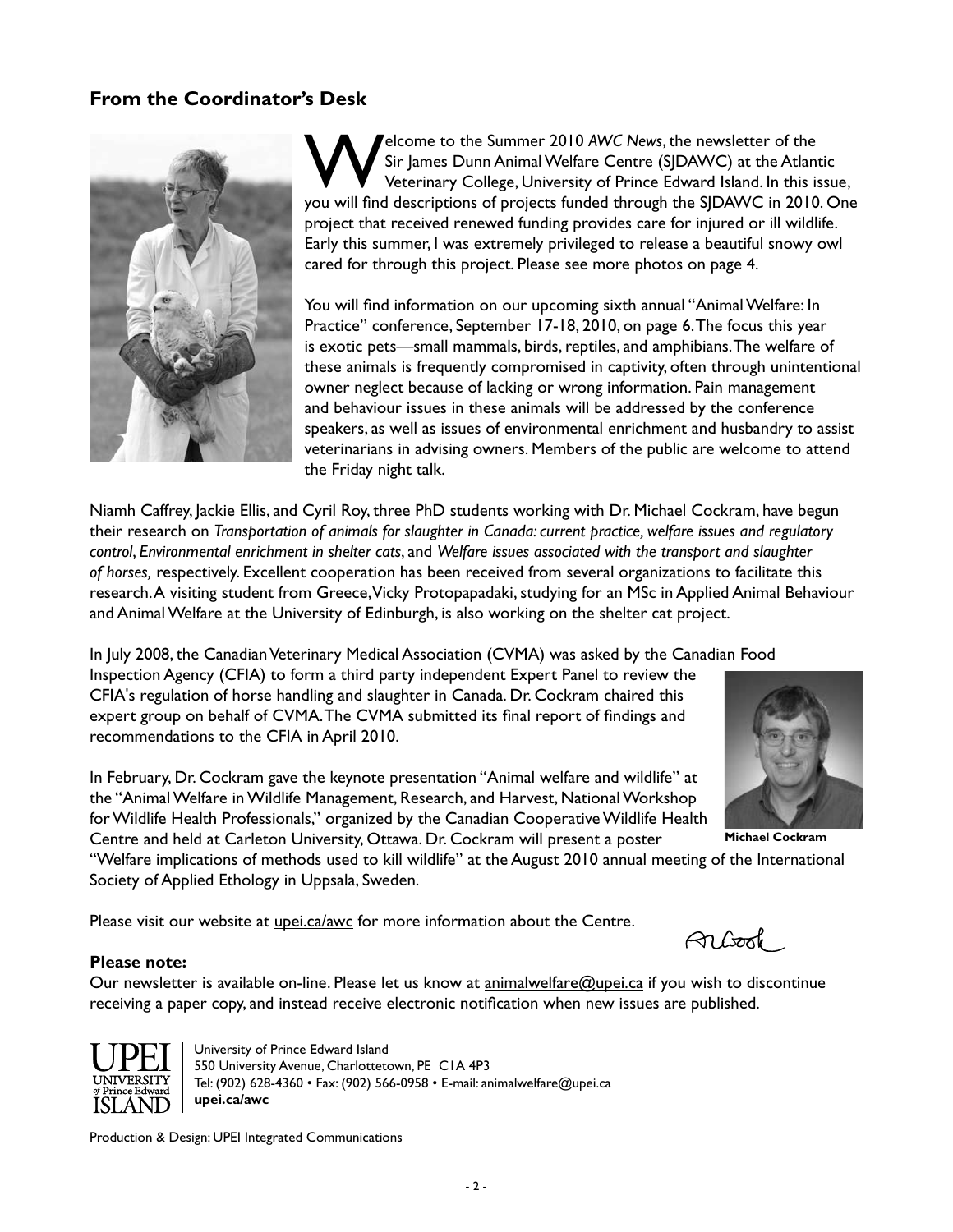### **PROJECTS FUNDED—2010**

### *Trichomoniasis, an emerging disease in Canadian Maritime wild finch populations and a welfare issue*

S McBurney, M Forzan, S Greenwood, R Vanderstichel

Trichomoniasis has recently emerged as a disease causing widespread mortality in Canadian Maritime purple finch and American goldfinch populations. It is caused by *Trichomonas gallinae*, a parasite that infects the upper digestive tract of birds. Trichomoniasis, which occurs during the summer and fall, causes slow death from emaciation and dehydration because of large lesions in the mouth and crop that prevent affected birds from swallowing.



**Master's student Whitney Kelly-Clark is working on this project with Dr. McBurney and colleagues.**

The goal of this study is to collaborate with the Maritime bird-feeding public to determine factors associated with transmission and maintenance of *Trichomonas* in the environment, including the potential involvement of birdfeeders and water baths. At sites experiencing bird deaths from trichomoniasis, birds frequenting birdfeeders will be humanely captured, tested for *Trichomonas* and released. Birdfeeders and water baths will also be tested. One aim is that information obtained will contribute to specific recommendations on trichomoniasis prevention for the bird-feeding public, thus protecting the health and welfare of birds frequenting their birdfeeders. Examples of such instructions could include feeding so as not to attract birds identified as carriers of *Trichomonas*; removal of water baths if they are reservoirs for the parasite; and suggestions of proper birdfeeder hygiene practices to eliminate bird exposure. *Trichomonas* isolates will be compared molecularly to those in

other geographical locations where the disease has emerged (eg., northern Europe).

#### *Trap-neuter-return coordinator* AM Carey, E Schoales

There are two projects carried out through the SJDAWC under which feral, stray, and barn cats are neutered in cooperation with the PEI Cat Action Team (CAT). Through these Trap–Neuter–Return (TNR) programmes—*Neutering feral cats on PEI* (Dr. Peter Foley, supervisor) and the *Pegasus feral cat neutering programme* (Dr. Marti Hopson, supervisor)—678 cats were neutered at the AVC in 2009. CAT volunteers currently carry out the coordination and scheduling required in bringing cats to the AVC to be neutered.

This pilot project will provide for a TNR coordinator at the AVC to work with CAT and the public to screen the eligibility of cats coming through these programmes, to schedule cats to be neutered at AVC clinics, and to arrange for the cats' after-care. This will benefit the cats by, in effect, following them through the entire TNR process to ensure that they receive the best pre- and post-operative care possible, thus reducing their stress and reducing the chance of oversights that may put them at risk. During this pilot period, the coordinator will also develop protocols in consultation with the supervisors of both ongoing neuter projects, which can then be used as guidelines for CAT volunteers. With a more streamlined and efficient system in place, it is likely that an increased number of cats will go through the neuter programmes.

# *Animal-assisted therapy (AAT) using AVC teaching beagles*

J Spears, J McClure

The AVC maintains a colony of beagles for teaching activities. The dogs receive daily exercise through walking by veterinary students and animal care staff, and playtime in the College's outdoor enclosed dog park, outdoor kennels, or indoor play/exercise areas. Additional enrichment is provided in the form of appropriate and varied toys, social housing, and human interaction, which includes activities outside of the college such as an animal-assisted therapy programme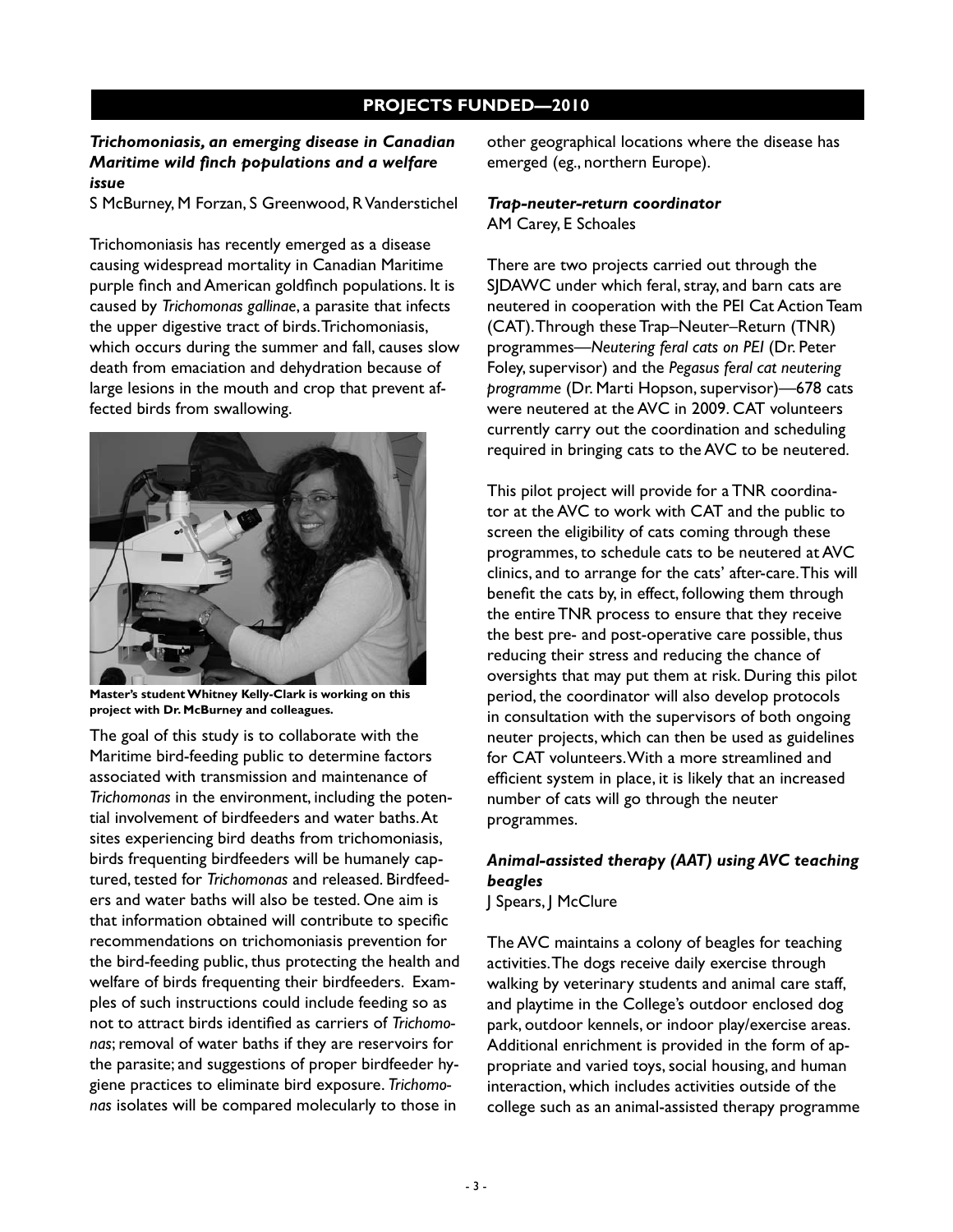(AAT). After four years in the teaching programme, the dogs are made available for adoption, so as to have a second life in a home.

AAT using dogs enhances the quality of life for elderly people requiring long-term nursing care by providing motivation and opportunities for education and recreation. The reciprocal benefits for dogs are increased social human interactions and positive experiences in new environments with different people. These experiences improve the animals' welfare while in the veterinary teaching environment, and also increase the dogs' adaptability, making them better candidates for adoption after their service to the College is over. Beagles belonging to the AVC have, over the past few years, participated in a rudimentary AAT programme; however, organization and protocols to ensure the safety of the dogs and the residents were limited. The goal of this project is to develop, implement, and document Standard Operating Procedures (SOPs) and Policies for an animal-assisted therapy programme at the AVC. The project will create and refine protocols that the programme coordinators can use for evaluation and preparation of dogs, recruitment and training of student volunteers, and interaction with long-term care facilities and the residents.

### *Wildlife and marine mammal rehabilitation (including displaced and orphaned wildlife care) (2010–11)*

H Gelens, P-Y Daoust, M Desmarchelier

This project provides care for injured or displaced wild birds and mammals that are brought in to the AVC Teaching Hospital by Good Samaritans or officials with the Department of Fish and Wildlife. Required care may include medical management, special procedures (diagnostics, surgery), or, especially with displaced or orphaned animals, temporary housing and supportive care. Severely injured animals are humanely euthanized, as are those for whom appropriate rehabilitation cannot be arranged. The ultimate goal for all animals is release back into the wild. Veterinary students from all four years participate in the care of these animals, as do many faculty and staff. Care for these animals is expensive, with typical costs involving specialty foods, equipment, and supplies (perches, heat lamps, bedding) as well as anesthesia, radiographs and other diagnostics, surgery, and transportation to rehabilitation facilities for longer-term care if required.

A snowy owl, debilitated and unable to fly, was brought into AVC in the winter by Fish and Wildlife officials. After receiving care through this programme, she was released in early June 2010.



**Shown in the AVC flight cage (top photo), the owl was weighed and banded (middle photo, Dr. Marion Desmarchelier with student Kelly de Haan) for future identification, prior to release (bottom photo, after release).** 

Donations to support the programme are most welcome. (Please see box on page 8 for donation information.)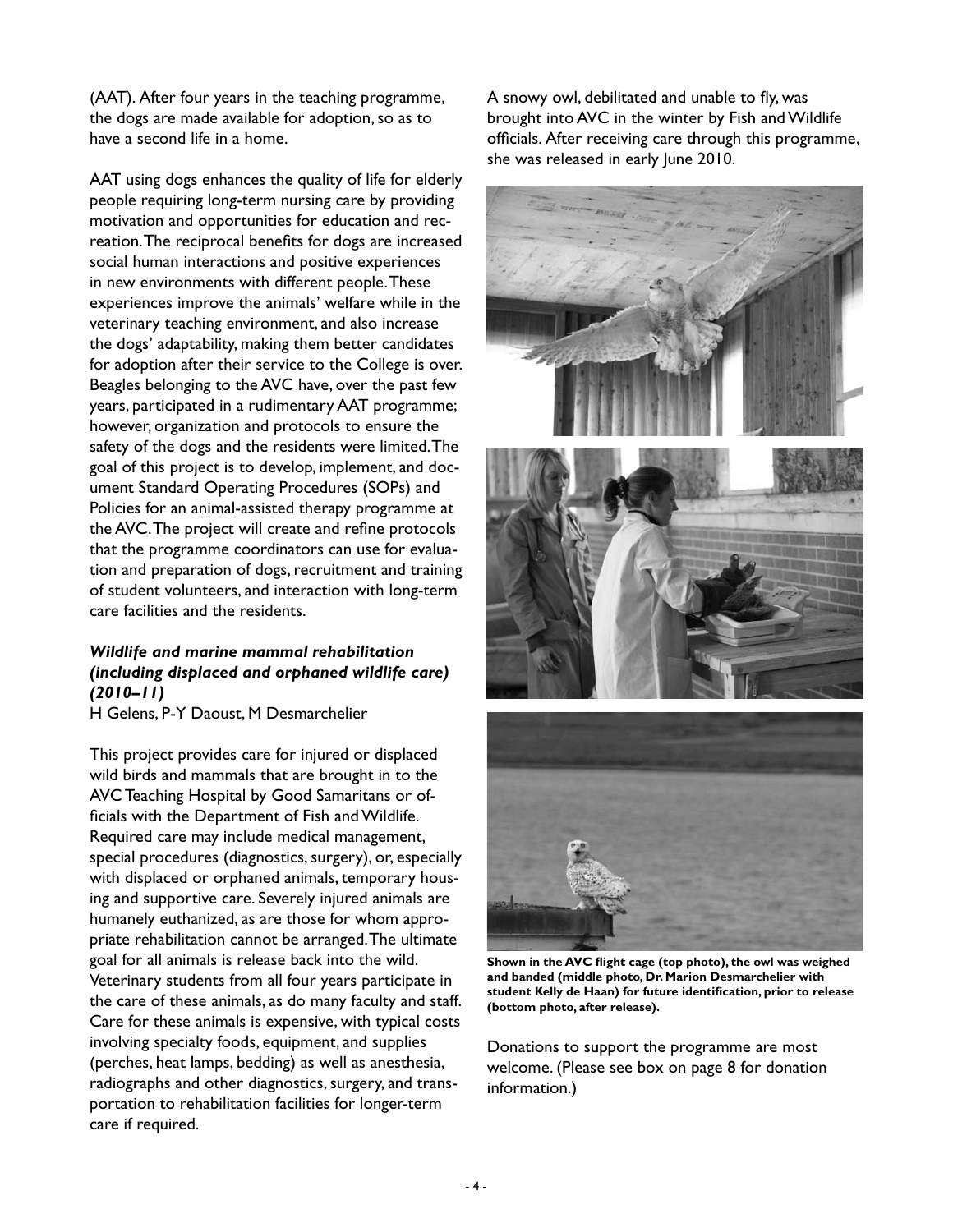### *Health management services for Handibear Hills Equine Sanctuary Inc. (2010–2012)*

#### *Health management services for PEI Equine Retirement Society, Inc. (2010–2012)*  W Duckett, G Conboy

Funding has been renewed for these two service projects which have provided consistent basic and preventive health care to incoming and resident horses at Handibear Hills Horse Sanctuary in Breadalbane, PEI, since 2004 and at the PEI Equine Retirement Society, Inc. (PEIERS), in O'Leary, PEI, since 1997. Care is now also provided to horses at Sadie's Place, a recentlyopened second facility of the PEIERS, in Brookfield, PEI. The aim of these three facilities is to provide unwanted or retired horses and ponies with care, rehabilitation, and a home. The goal of Sadie's Place, which has an active fostering programme, is to adopt the horses out to a permanent home in a second career as a pleasure or companion animal.



**Student Scott Joudrey and Dr. Wendy Duckett performing dentistry on Gem's Dale at the PEIERS.**

Health care provided through the SJDAWC includes physical examination, screening for parasites and appropriate treatment, vaccination (tetanus, Eastern and Western encephalitis, influenza, and rhinopneumonitis), dentistry, and gelding of the occasional intact male. Humane euthanasia is carried out if a horse's quality of life is deemed unsatisfactory due to advancing age and/ or health problems such as arthritis, a chronic respiratory condition, or other debilitating illness.

## *Medical and surgical care of homeless animals (2010–2012)*

C Runyon, P Foley, D Dunn, M MacLean

Through this project, medical or surgical treatment is provided to sick or injured homeless companion animals, which, once healthy, will go to caring adoptive homes. Since first receiving SJDAWC funding in 1994, this project has enabled care for approximately 3,300 companion animals, primarily dogs and cats.

Funding has been renewed for the next two years to continue the programme. Injured or ill animals, brought to the AVC Veterinary Teaching Hospital by the PEI Humane Society, Good Samaritans, or, occasionally, other shelters in the region, will receive treatment, which may include physical examinations, x-rays and/or other diagnostic procedures, emergency medical care, and continued medical or surgical care (including neutering as required) in consultation with the shelter. Some lost animals are claimed by their owners, while most, once healthy, are placed in adoptive homes through standard shelter adoption. Some animals are placed in "special needs" adoptive homes because they require specialized care during or after recovery. Animals with severe illness or extensive injuries are humanely euthanized. AVC senior veterinary students, interns, and residents are extensively involved in the care of these animals. In spite of illness or pain, these animals are generally trusting and affectionate—it is gratifying to be able to give them a "second chance."

### *Pegasus feral cat neutering programme (2010)* A Crook, M Hopson, M MacLean

Through this programme, feral cats are neutered on Fridays at the AVC by senior veterinary students under the supervision of Dr. Marti Hopson in conjunction with the PEI Cat Action Team (CAT), according to procedures established by Dr. Peter Foley for the SJDAWC-funded project *Neutering feral cats on PEI*. This project has been generously supported by the Pegasus Family Foundation, through the Silicon Valley Community Foundation, since 2004. The Foundation has renewed funding to continue this project for 2010.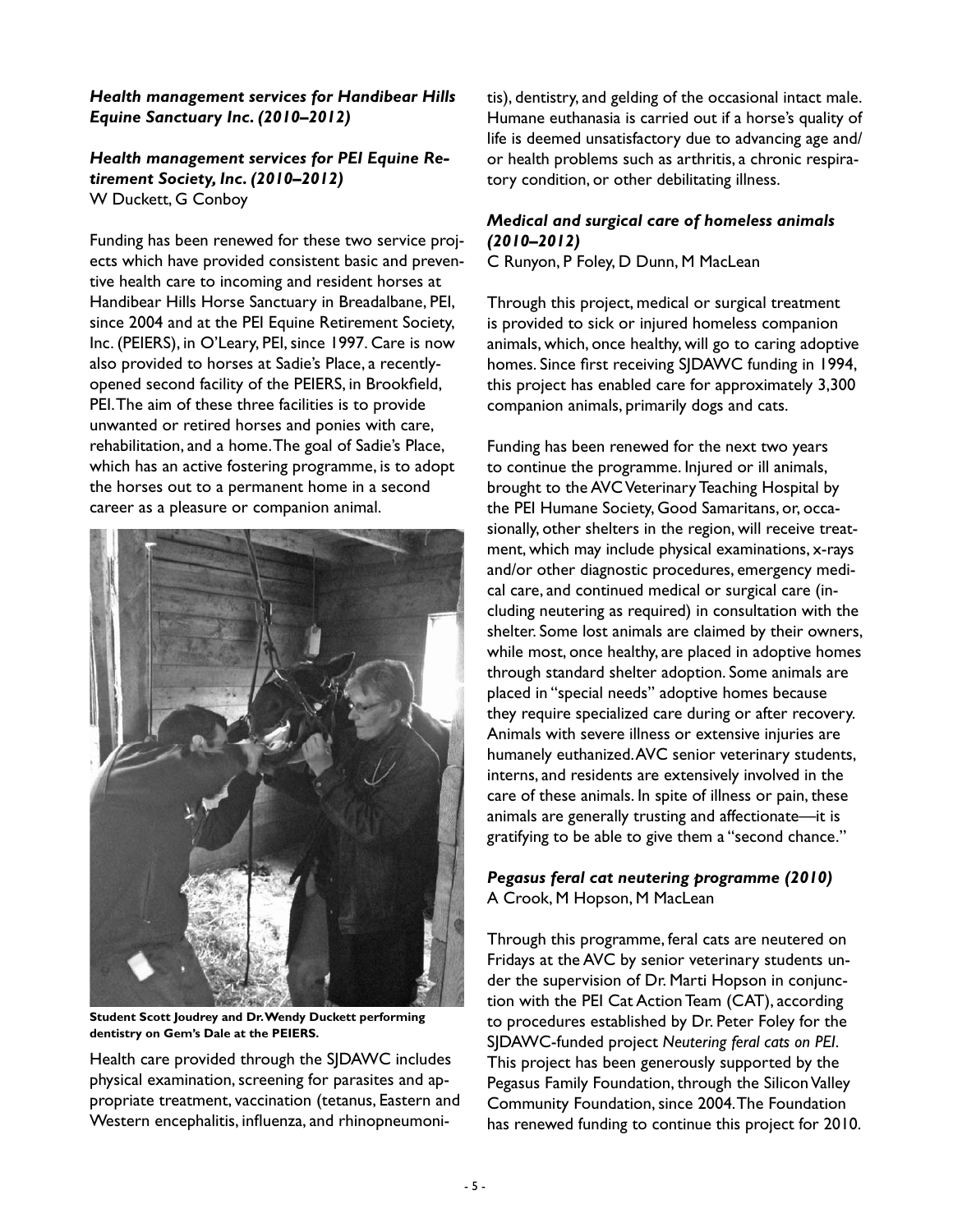### **CONFERENCE NEWS**

### **Animal Welfare in Practice 2010—Exotic Pets Atlantic Veterinary College, September 17-18, 2010**

Join the Sir James Dunn Animal Welfare Centre and the AVC Animal Welfare Club on September 17 and 18 for the sixth annual "Animal Welfare In Practice" conference.

This year's speakers include:

- Dr. Doug Whiteside (senior staff veterinarian at the Calgary Zoo and Faculty of Veterinary Medicine, University of Calgary)—"Considerations when getting an exotic pet" (Friday evening) and "Behavioural issues in small mammals, birds, and reptiles" (Saturday morning).
- Dr. Stéphane Lair, (Médicine Zoologique, Faculté de medicine vétérinaire, Université de Montréal) "Ethical considerations for veterinarians working with exotic pets" (Saturday morning).
- Dr. Marion Desmarchelier (Zoo, Exotic Animal and Wildlife Medicine, AVC) "Pain management in small mammals, birds, and reptiles" (Saturday morning).



Atlantic Veterinary College September 17-18, 2010

FRIDAY SEPTEMBER 17 Lecture Theatre A Considerations when getting an exotic pet in Boug Whiteside, Cal<br>Iniversity of Calgary ..<br>Iv of Veterinary Medicine SATURDAY SEPTEMBER 18 Lecture Theatre A ocro sun<br>Pain management in small mammals, birds, and reptiles<br>Or Marion Desmarchelier, Zoo, Exctic Animal, and Wildlife Medicine, AVC, UPEI Ethical considerations for veterinarians working with exotic pets 3r. Stéphane Lair, Zoologica<br>Université de Montréal BREAK 10:45-11:00 AM MA.00.11 Trusown<br>Behavioural issues in small mammals, birds, and reptiles<br>Or, Doug Whiteside, Calgary Zoo and Faculty of Veterinary M<br>University of Calgary .<br>Madisiras LUNCH 12:00-1:00 PM SATURDAY AFTERNOON LABORATORY SESSIONS evu causa corre<br>Each session will be offered at 1:00–2:30 and 3:00–4:30,<br>with a maximum of 20 participants per lab. Environmental enrichment, handling, and husbandry in reptiles and amphibians and amphibians<br>Ssafe Haven Society for Reptiles and Amphibians; Dr. Shannon<br>Martinson, Diagnostic Services, AVC; Gillian Gouchie, AVC, UPEI Environmental enrichment, handling, and husbandry in small<br>mammals and psittacine birds<br>Or. Maron Desmarchelier, Zoo, Excto Animal, and Wildlife Medicine, AVE, UPEI REGISTRATION COSTS FRIDAY EVENING ONLY - NO CHARGE SATURDAY - VETERINARIANS \$75; TECHNICIANS \$30; LABS \$25 EACH<br>STUDENTS - NO CHARGE To register: upei.ca/awc<br>or contact: animalwelfare@upei.ca Co-hasted by the<br>Sir James Conn Animal Welfare Ce<br>and the AVE Animal Welfare Clob ۰È UPEI ISLAND

The Friday night talk is open to the public while the Saturday sessions are intended for veterinarians, veterinary students, and animal health technicians. There will be practical sessions on Saturday afternoon on "Environmental enrichment, handling, and husbandry" in reptiles, amphibians, small mammals, and psittacine birds.

Please go to upei.ca/awc to view the full programme and to register. The conference is co-hosted by the SJDAWC and the AVC Animal Welfare Club, with generous support from the Animal Welfare Foundation of Canada.

#### **OTHER NEWS**

### **Animal Welfare Research Presentations— February 5 and March 8, 2010**

Dr. Cockram's PhD students gave presentations on their previous animal welfare work to staff and students at AVC, co-hosted by the SJDAWC and the Animal Welfare Club. Cyril Roy spoke on welfare assessments of working equines in India and pain assessment in donkeys; Niamh Caffrey talked about her survey (with Dr. Cockram) of methods used for euthanasia in animal shelters in Canada; and Jackie Ellis discussed her work on behavioural anxiety and stress in wild male olive baboons in Nigeria and a painting enrichment programme for captive orang-utans in Houston, Texas. Dr. Cockram also reported on recent work: "Welfare implications of different culling methods for shooting red deer."

These events were attended by veterinary and graduate students, as well as faculty. The intention is to continue such presentations in the fall.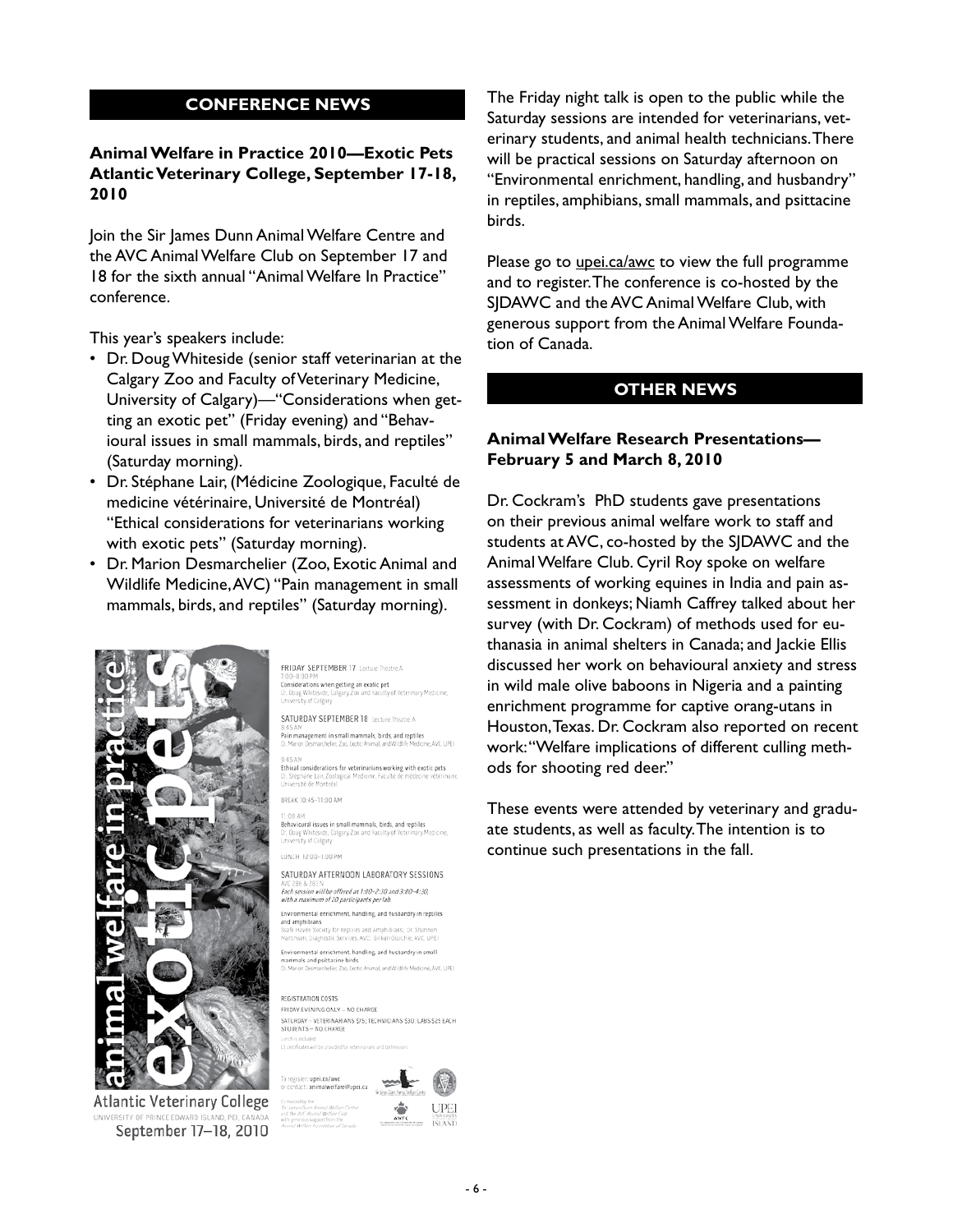### **Visiting Scholar—Vicky Protopapadaki**

Vicky Protopapadaki, a student from Greece, is spending five months this summer at the SJDAWC working



**Vicky Protopapadaki**

with Dr. Michael Cockram and PhD student Jackie Ellis on the project *Environmental enrichment in shelter cats*. Vicky, a student in the MSc Applied Animal Behaviour and Animal Welfare programme at the University of Edinburgh, is studying feeding behaviour in shelter cats in relation to

human presence. Social facilitation effects regarding eating have been examined in many species, including humans; however, the effect of human presence on cats' food intake has not been examined. Vicky's work, which so far is showing a positive effect of human presence, will be her required research project for her MSc programme.

Vicky's background includes a Bachelor of Business Administration from the University of the Aegean, Chios, Greece. Her interest in animal welfare began with frustration over animal welfare standards and their inadequacy in protecting animals. A vegan, Vicky's desire to improve the welfare of animals, and people's attitudes towards them, led her to undertake graduate work in animal welfare. Vicky, who has four cats of her own in Greece, has always been fascinated by how smart and independent, yet loving and affectionate, these animals can be.

## **SPONSORS**

We gratefully acknowledge the sustained financial support of The Christofor Foundation and The Sir James Dunn Foundation, without which the SJDAWC would not exist.

We also thank the following organizations and individuals for their ongoing support:

- The Pegasus Family Foundation, through the Silicon Valley Community Foundation (Pegasus projects)
- Pfizer Canada (feral cat neutering and Chinook projects)
- lams and Eukanuba (P & G Pet Care) (feral cat neutering and Chinook projects)
- First Air (Chinook)
- Rathlyn Foundation (Chinook)
- Mr. David Madren
- Mr. Glenn Loranger
- Ms. Dorris Heffron (Chinook)
- Halifax Veterinary Hospital, Spryfield Animal Hospital, and Fairview Animal Hospital—in memory of clients' pets.
- Nutrience Pet Foods
- Communities of Cambridge Bay, Kugluktuk, and the Mushuau Innu Natuashish Trust (Chinook)
- Estate of WLG Hopson (Chinook)

We are also grateful to the many generous individuals, veterinary hospitals, and other businesses, too numerous to mention, who have made a donation to a specific project or in memory of a beloved pet.